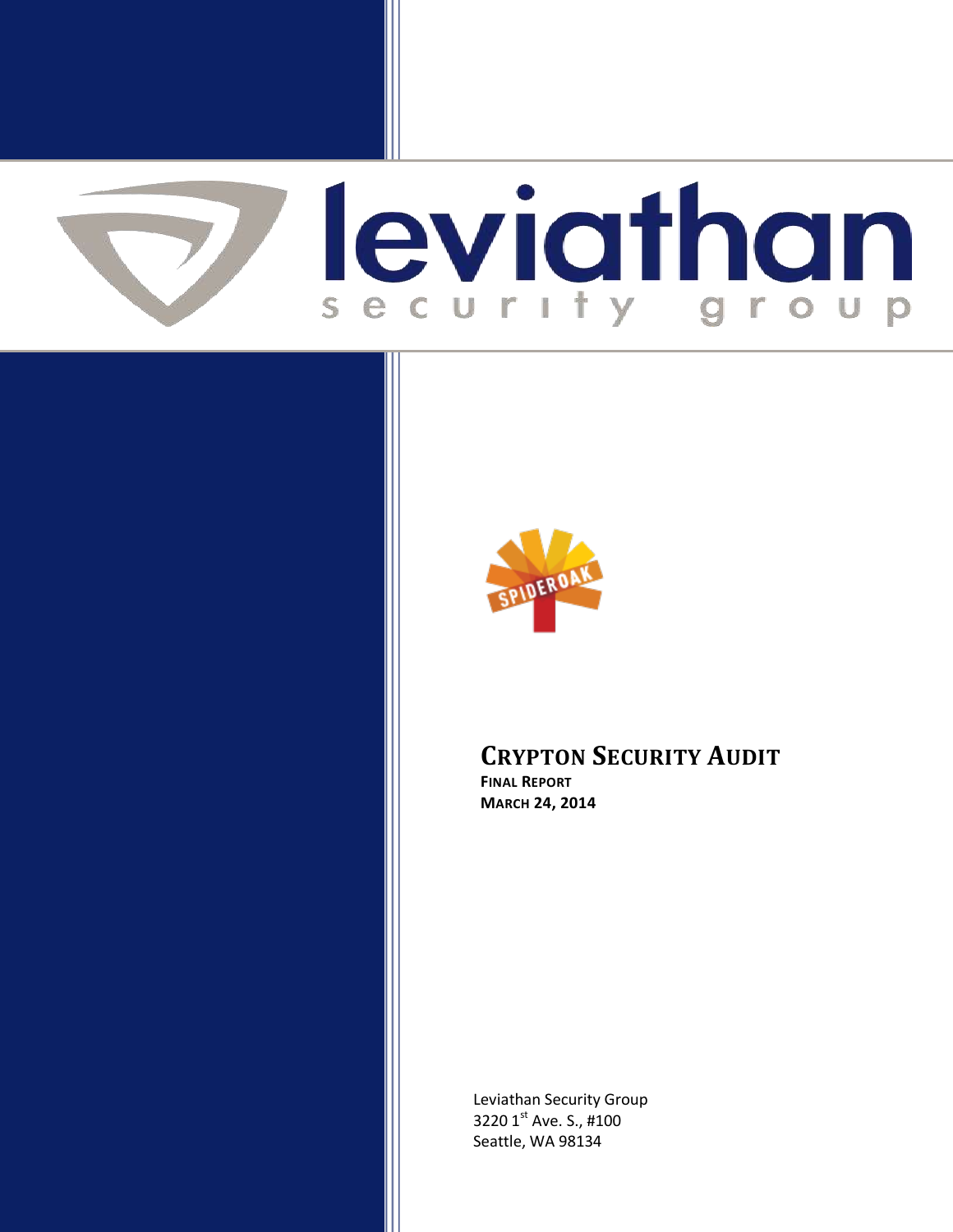# **Table of Contents**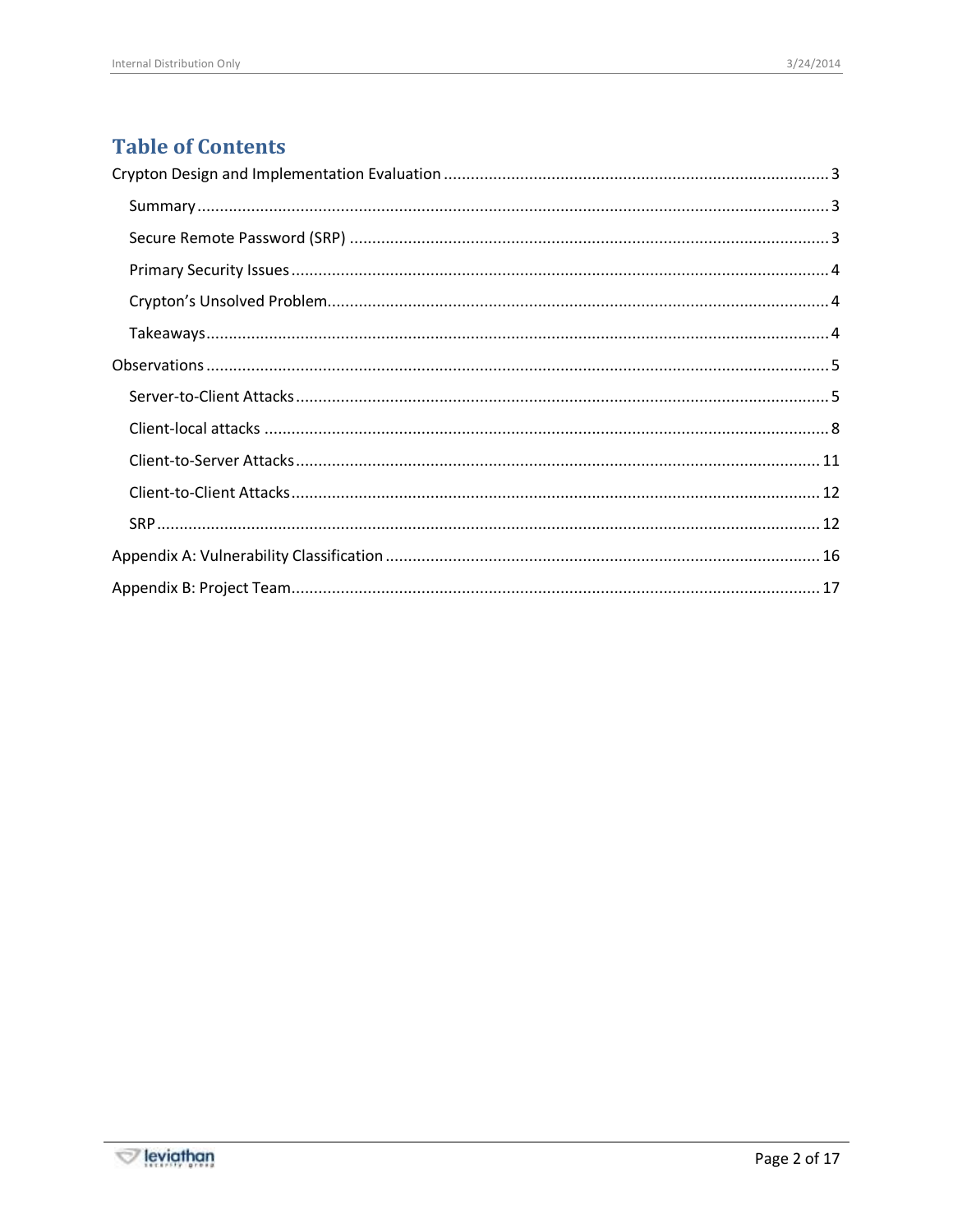## <span id="page-2-0"></span>**Crypton Design and Implementation Evaluation**

<span id="page-2-1"></span>*Updated 04/14/14: A previous version of this report contained a non-security finding. As the finding had no bearing on the security of the system, it has since been removed.*

#### **Summary**

Leviathan recently took a critical look at a technology currently in development by SpiderOak called [Crypton.](https://crypton.io/) Crypton, an [open-source project hosted on github,](https://github.com/SpiderOak/crypton) aims to be a zero-knowledge, cryptographically-secure storage framework upon which zero-knowledge cloud applications can be written. Its primary functional goal is to provide assurance that data stored on the server can only be read by the client who possesses the key and cannot be read by the server or anyone else.

For [the version Leviathan reviewed,](https://github.com/SpiderOak/crypton/tree/e6393379ed0803c77331fa9444ca601350489a5c) Crypton was still in development, and we would characterize its readiness as "pre-alpha." As we write this, major components are still being written while others are being rewritten. With that in mind, we were tasked with reviewing two parts of the Crypton framework: a feature called "Sharing" and Crypton's implementation of the [Secure Remote Password \(SRP\) protocol.](https://en.wikipedia.org/wiki/Secure_Remote_Password_protocol) Since time allowed, we also reviewed the non-SRP login procedures.

Crypton consists of a server and a client, both of which are written in Javascript. The server code, running on node-js, accepts requests from the client and stores or retrieves the appropriate information from a database. The client does most of the heavy lifting; it encrypts, decrypts, signs, and verifies all the user-supplied data. In its current form the client code is pushed to the browser from the server. SpiderOak's true implementation target is for the client code to be in a browser extension or mobile app. An unusual part of Crypton's threat model is that server itself is considered untrusted. That is to say, in all scenarios we anticipated that the server could be acting against the clients. As such, the clients should not trust anything the server gives them. This attribute of the system strongly shaped our assessment.

#### <span id="page-2-2"></span>**Secure Remote Password (SRP)**

SRP, defined by [RFC 2945,](https://tools.ietf.org/html/rfc2945) is an authentication protocol whereby clients do not reveal their password to the server. SRP is also resistant to replay and man-in-the-middle attacks. We encourage readers to review the brief RFC to understand the workings of the protocol. Unfortunately, SRP is not designed to resist modern password cracking attacks – the Verifier<sup>1</sup>, as defined by the RFC, is merely two rounds of SHA1 plus a modular exponentiation; we would not describe this as robust against modern cracking techniques and tools. As a result, when we consider the scenario for Crypton where the server is malicious, the server itself could execute password cracking attacks against the verifier to gain decryption keys to a user's information. While Crypton's implementation used **[SHA256](https://github.com/SpiderOak/crypton/blob/e6393379ed0803c77331fa9444ca601350489a5c/client/src/core.js#L115)** instead of SHA1,

 $\overline{a}$ 



 $<sup>1</sup>$  The Verifier (v) is defined as:</sup>

 $x = SHA(\text{ssalt} > | SHA(\text{susername} > | ":" | \text{raw password}) )$ 

 $v = g^x \times \% N$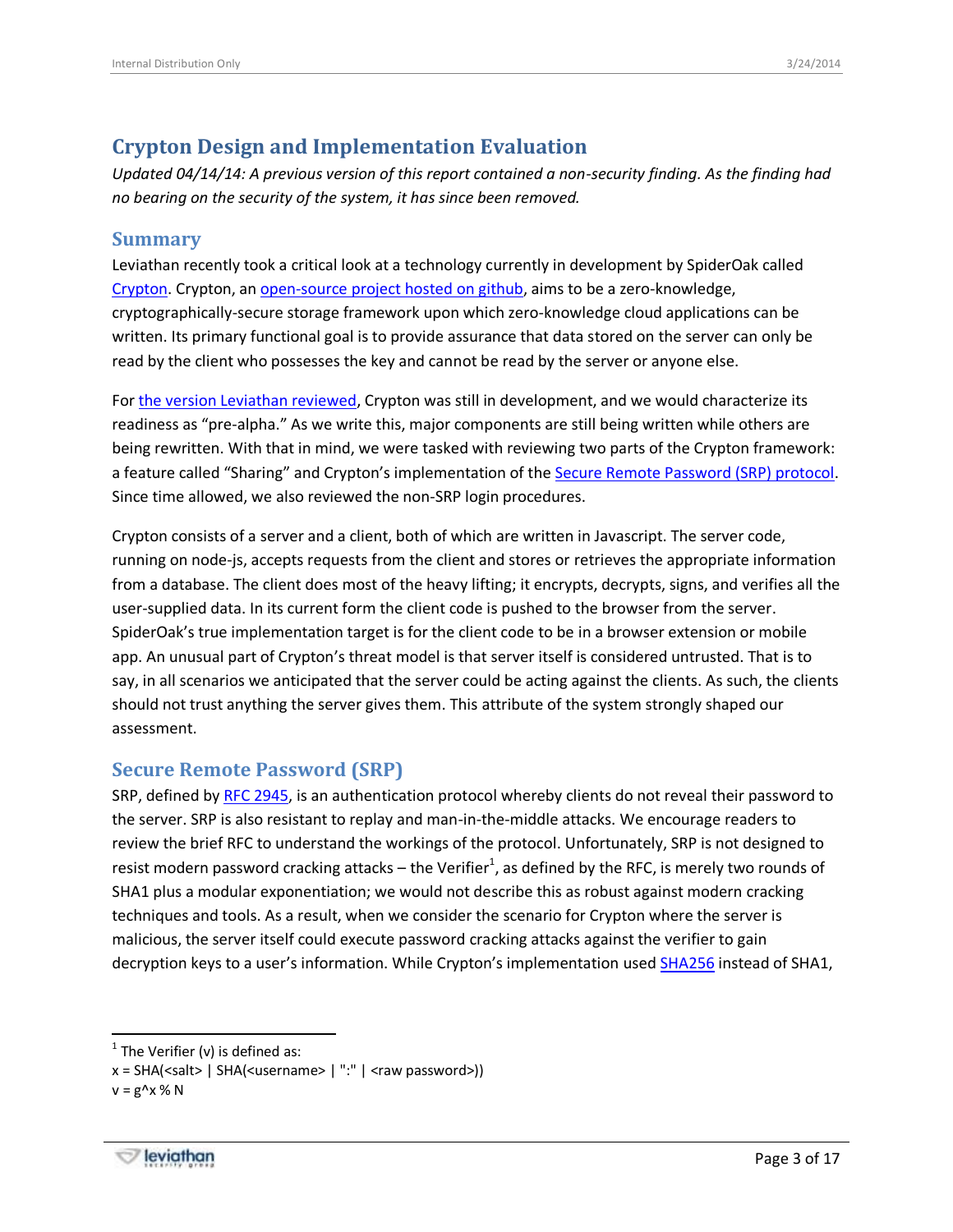we recommended use of [bcrypt](https://en.wikipedia.org/wiki/Bcrypt) as the hash function. Bcrypt is well-known for being computationally intensive, which results in improved password cracking resistance.

### <span id="page-3-0"></span>**Primary Security Issues**

With an understanding of what Crypton intends to be and generally how it works, we examined it with a critical eye and observed places where things could go wrong. Upon successful login[, the server sends](https://github.com/SpiderOak/crypton/blob/e6393379ed0803c77331fa9444ca601350489a5c/client/src/core.js#L208-L225)  [the client its encrypted account information.](https://github.com/SpiderOak/crypton/blob/e6393379ed0803c77331fa9444ca601350489a5c/client/src/core.js#L208-L225) The client then [generates its master decryption key and](https://github.com/SpiderOak/crypton/blob/e6393379ed0803c77331fa9444ca601350489a5c/client/src/account.js#L68-L94)  [begins decrypting its account information.](https://github.com/SpiderOak/crypton/blob/e6393379ed0803c77331fa9444ca601350489a5c/client/src/account.js#L68-L94) Examining this, we observed three key issues:

- [First,](https://github.com/SpiderOak/crypton/issues/188) the account's public key is stored without verification that it corresponds to the decrypted private key; this could allow the server to replace it which would result in the user encrypting messages to themselves that they cannot actually decrypt.
- **[Second,](https://github.com/SpiderOak/crypton/issues/188) we saw the same issue with the account's public signing key; it is not being verified** against the decrypted private signing key.
- [Third,](https://github.com/SpiderOak/crypton/issues/176) the [containerNameHmacKey is not verified before decryption](http://www.thoughtcrime.org/blog/the-cryptographic-doom-principle/) which means that the server could actually replace it with a different one that it knows by encrypting a new symmetric key to the user's public key.

## <span id="page-3-1"></span>**Crypton's Unsolved Problem**

Every user-to-user encrypted messaging platform (including OTR, Cryptocat, and TextSecure) has authentication limitations. Users are not fully sure that they are talking to the intended party. Crypton is no different – since the server cannot be trusted, a given client cannot be sure the server is sending the correct public key when they first interact with another user. Each of the aforementioned platforms handle this problem in its own way, and we look forward to seeing what kind of innovative method Crypton implements to handle this.

### <span id="page-3-2"></span>**Takeaways**

Crypton is an ambitious and novel platform. To our knowledge, no one else has set out to create a similar framework for building future secure cloud applications. Based on the state of Crypton at the time of Leviathan's review, the groundwork seemed to be nearly complete, and the development team stated that it is working on significant improvements to the developer's experience. In particular, the team has already figured out how to index encrypted data to allow for searchable diary entries. They are in the process of creating higher-level libraries to handle complex data structures and algorithms, all implemented atop the encrypted block storage provided by Crypton.

Throughout the review we had an ongoing conversation with Crypton's developers about the kinds of real-world applications one might build using their technology. A particularly interesting example was that of a zero-knowledge, encrypted cloud calendaring system (which we do not believe currently exists). Crypton provides the framework for building such a system, and we are excited to see what other previously-infeasible applications creative developers will build upon the features Crypton provides.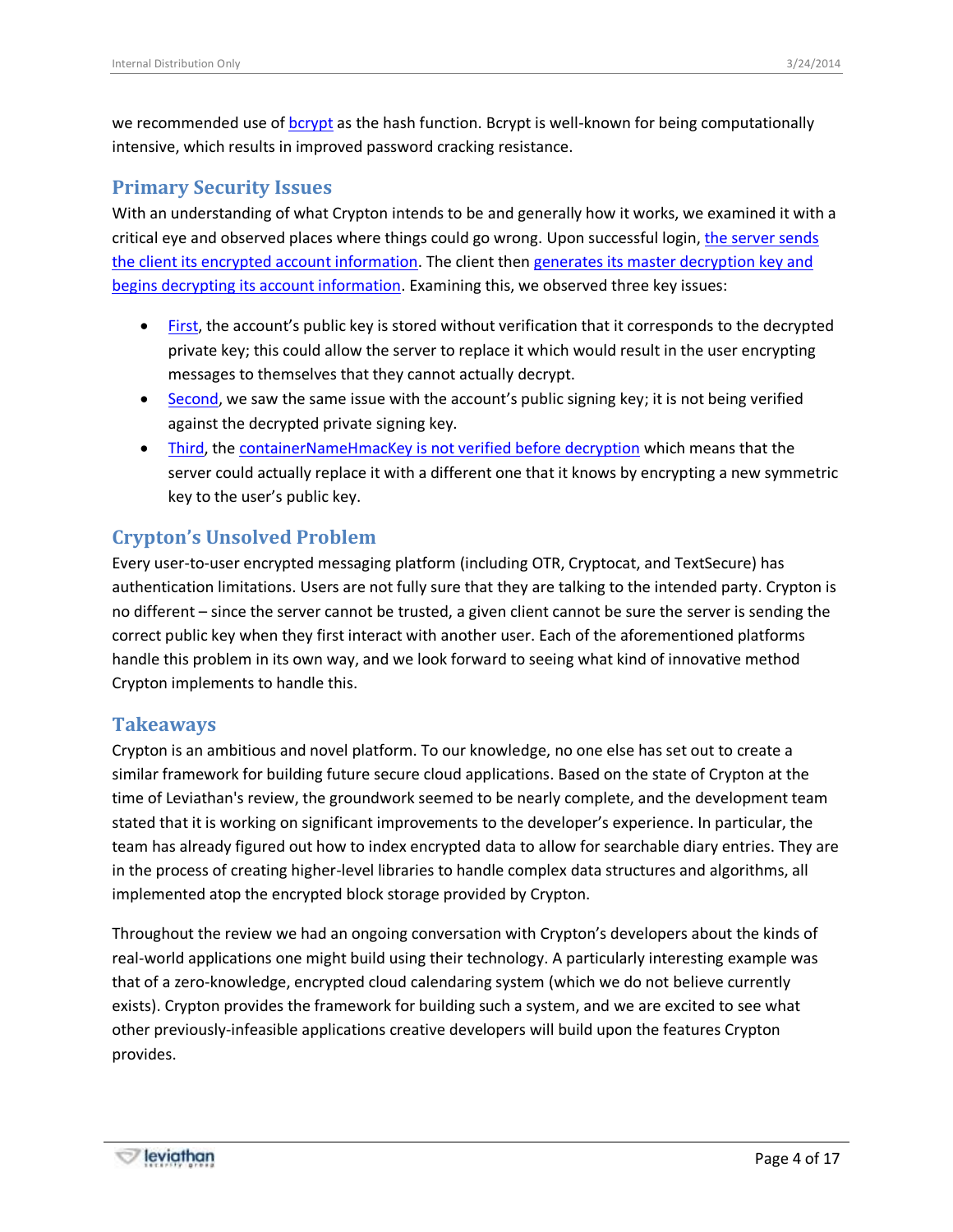### <span id="page-4-0"></span>**Observations**

Our observations are broken out below. They are based on different high-level attack perspectives and intended targets and then separately for our investigation of Crypton's SRP implementation.

#### <span id="page-4-1"></span>**Server-to-Client Attacks**

A key component of the Zero-Knowledge threat model is the server as a malicious actor. To simulate untrustworthy server behavior, we modified replies to the client in an attempt to cause the client to do something unsafe. This included altering fields that were not digitally signed and replaying valid requests from previous sessions. We also evaluated the client's parsing of server response for HTML and Javascript code injection vulnerabilities and other common client-side weaknesses. However, due to the smart design of the Crypton client, including safe handling of all server-supplied data, such attacks do not exist.

| $\mathbf{1}$ | <b>Record Replacement Attack</b> |                                                                                                                                                                                                                                                                                                                                                                                                                                                                                                                                                                                                                                                                                                                                                                                                                                                                                                                                                                                                                                                                                                                                                          |
|--------------|----------------------------------|----------------------------------------------------------------------------------------------------------------------------------------------------------------------------------------------------------------------------------------------------------------------------------------------------------------------------------------------------------------------------------------------------------------------------------------------------------------------------------------------------------------------------------------------------------------------------------------------------------------------------------------------------------------------------------------------------------------------------------------------------------------------------------------------------------------------------------------------------------------------------------------------------------------------------------------------------------------------------------------------------------------------------------------------------------------------------------------------------------------------------------------------------------|
|              | Id                               | 72635                                                                                                                                                                                                                                                                                                                                                                                                                                                                                                                                                                                                                                                                                                                                                                                                                                                                                                                                                                                                                                                                                                                                                    |
|              | <b>Type</b>                      | Implementation                                                                                                                                                                                                                                                                                                                                                                                                                                                                                                                                                                                                                                                                                                                                                                                                                                                                                                                                                                                                                                                                                                                                           |
|              | <b>Risk</b>                      | Critical                                                                                                                                                                                                                                                                                                                                                                                                                                                                                                                                                                                                                                                                                                                                                                                                                                                                                                                                                                                                                                                                                                                                                 |
|              | <b>Impact/Skill Level</b>        | Critical/Simple                                                                                                                                                                                                                                                                                                                                                                                                                                                                                                                                                                                                                                                                                                                                                                                                                                                                                                                                                                                                                                                                                                                                          |
|              | Reference                        | n/a                                                                                                                                                                                                                                                                                                                                                                                                                                                                                                                                                                                                                                                                                                                                                                                                                                                                                                                                                                                                                                                                                                                                                      |
|              | Location                         | /client/src/container.js, Container.prototype.decryptRecord                                                                                                                                                                                                                                                                                                                                                                                                                                                                                                                                                                                                                                                                                                                                                                                                                                                                                                                                                                                                                                                                                              |
|              | <b>Observation</b>               | Due to finding 72634, Alice does not verify her public signing key when she<br>receives it from the server. If the server uses this attack, the server can<br>tamper any record that Alice expects to be signed by herself. Further,<br>because the server has Alice's public encryption key, it can create messages<br>for her to decrypt.<br>If the server gives Alice a crafted public signing key upon login, she will use<br>that key to verify any records she expects to be from herself. As a result, the<br>server can tamper with the encrypted message (payloadCiphertext) of any<br>record when it's retrieved. The server could then use this to create new<br>records encrypted with Alice's public encryption key that she can then<br>decrypt. The result is full message replacement -- while the server cannot<br>read the old messages, it can create new messages in their place. Combined<br>with finding 72637, the server could completely control the application Alice<br>is trying to load, as it would be able to read container names Alice is<br>requesting and replace them with different containers that it has crafted. |

**Recommendation** Remediate finding 72634.

| -2 | <b>Man-in-the-Middle Attack</b> |                 |
|----|---------------------------------|-----------------|
|    | Id                              | 72628           |
|    | <b>Type</b>                     | Design          |
|    | <b>Risk</b>                     | Critical        |
|    | Impact/Skill Level              | Critical/Simple |
|    | Reference                       | n/a             |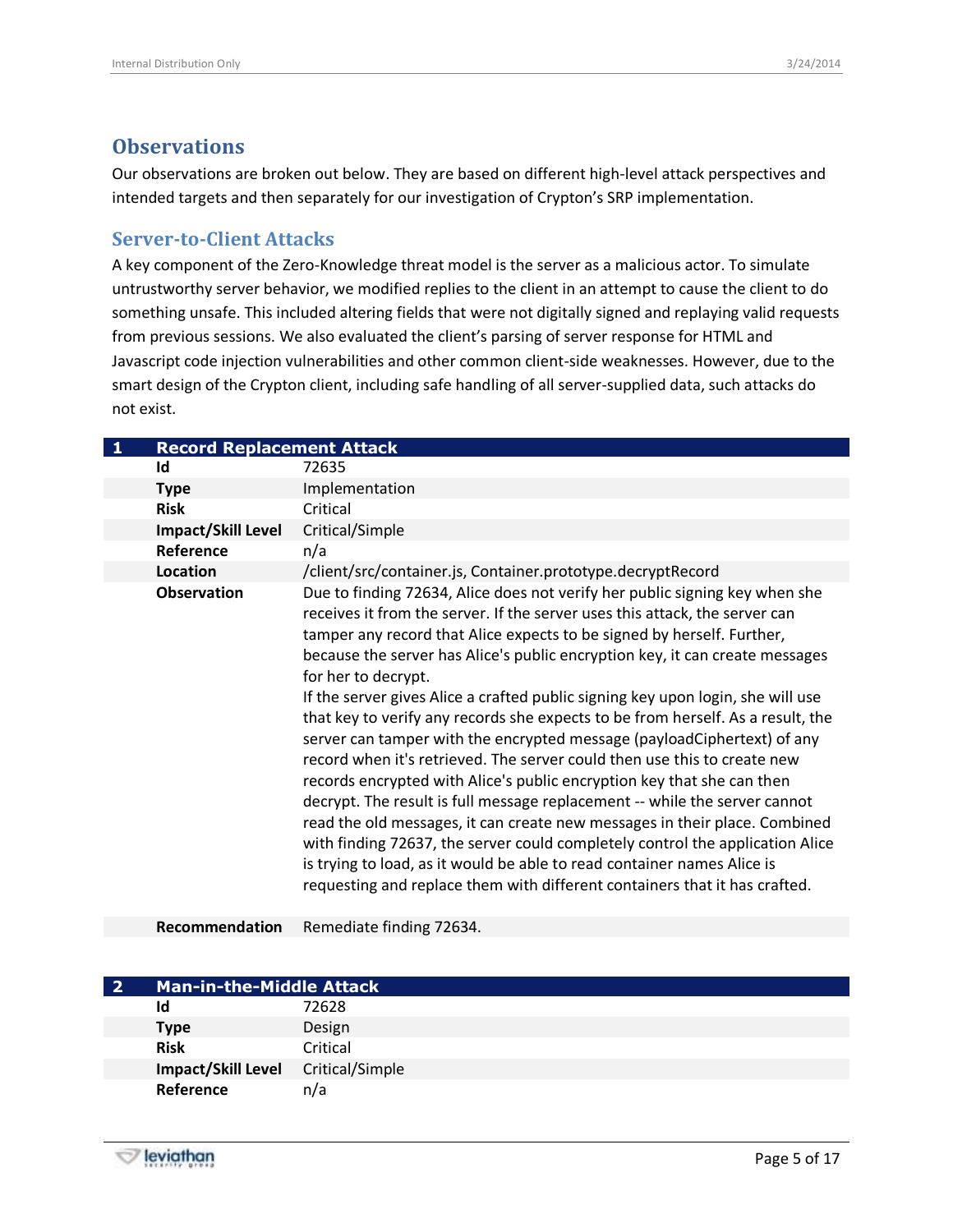| <b>Man-in-the-Middle Attack</b> |                                                                                                                                                                                                                                                                                                                                                                                                                                                                                  |
|---------------------------------|----------------------------------------------------------------------------------------------------------------------------------------------------------------------------------------------------------------------------------------------------------------------------------------------------------------------------------------------------------------------------------------------------------------------------------------------------------------------------------|
| Location                        | /examples/chat3                                                                                                                                                                                                                                                                                                                                                                                                                                                                  |
| <b>Observation</b>              | [1/30/2014, Vulnerable -> Updated]: This attack builds on findings 72636 and<br>is not a full finding in itself.                                                                                                                                                                                                                                                                                                                                                                 |
|                                 | A malicious server can lie about peer information in order to decrypt and<br>tamper all messages passed using chat3.<br>Server makes its own client, Mallory. When Alice makes a request for<br>/peer/Bob, instead of returning Bob's public keys it returns Mallory's public<br>keys and account id but Bob's username. All messages will now be sent to<br>Mallory instead of Bob. Mallory can now create a connection to Bob and<br>relay all of Alice's messages if desired. |
| Recommendation                  | This protocol is under similar limitations as OTR. As in-band identity<br>verification is impossible, users must do out-of-band fingerprint verification<br>to ensure they are talking to the person they expect and not Mallory.                                                                                                                                                                                                                                                |

| 3 |                           | Encrypted data can be modified or corrupted in transit                                                                                                                                                                                                                                                                                                                                                                                                                                                                                                                                                                                                         |
|---|---------------------------|----------------------------------------------------------------------------------------------------------------------------------------------------------------------------------------------------------------------------------------------------------------------------------------------------------------------------------------------------------------------------------------------------------------------------------------------------------------------------------------------------------------------------------------------------------------------------------------------------------------------------------------------------------------|
|   | Id                        | 72637                                                                                                                                                                                                                                                                                                                                                                                                                                                                                                                                                                                                                                                          |
|   | <b>Type</b>               | Design                                                                                                                                                                                                                                                                                                                                                                                                                                                                                                                                                                                                                                                         |
|   | <b>Risk</b>               | High                                                                                                                                                                                                                                                                                                                                                                                                                                                                                                                                                                                                                                                           |
|   | <b>Impact/Skill Level</b> | High/Simple                                                                                                                                                                                                                                                                                                                                                                                                                                                                                                                                                                                                                                                    |
|   | Reference                 | http://cwe.mitre.org/data/definitions/649.html                                                                                                                                                                                                                                                                                                                                                                                                                                                                                                                                                                                                                 |
|   | Location                  | client/src/account.js, Account.prototype.unravel()                                                                                                                                                                                                                                                                                                                                                                                                                                                                                                                                                                                                             |
|   | <b>Observation</b>        | The value of 'containerNameHmacKeyCiphertext' is not signed. As a result, a<br>malicious server can craft a 'containerNameHmacKey' that the client will<br>blindly use.<br>The server crafts a containNameHmacKey that it knows. It then encrypts this<br>value with a new symmetric key that it crafts and then encrypts that<br>symmetric key using the public key of the user. The server then returns the<br>forged symKeyCiphertext and the forged containerNameHmacKeyCiphertext<br>to the user upon login. The server can now decrypt all Hmac-encrypted<br>containerName requests, allowing it to control what containers are returned<br>to the user. |

**Recommendation** Sign all ciphertext blobs and verify signatures before decryption.

| <b>Denial of Service</b>  |                                                                                                                                                               |
|---------------------------|---------------------------------------------------------------------------------------------------------------------------------------------------------------|
| Id                        | 72634                                                                                                                                                         |
| <b>Type</b>               | Implementation                                                                                                                                                |
| <b>Risk</b>               | <b>Medium</b>                                                                                                                                                 |
| <b>Impact/Skill Level</b> | Medium/Simple                                                                                                                                                 |
| Reference                 | http://cwe.mitre.org/data/definitions/730.html                                                                                                                |
| Location                  | /client/src/account.js                                                                                                                                        |
| <b>Observation</b>        | The code in Account.prototype.unravel() does not verify that the ECC public<br>signing key sent by the server is the correct pair for the ECC private signing |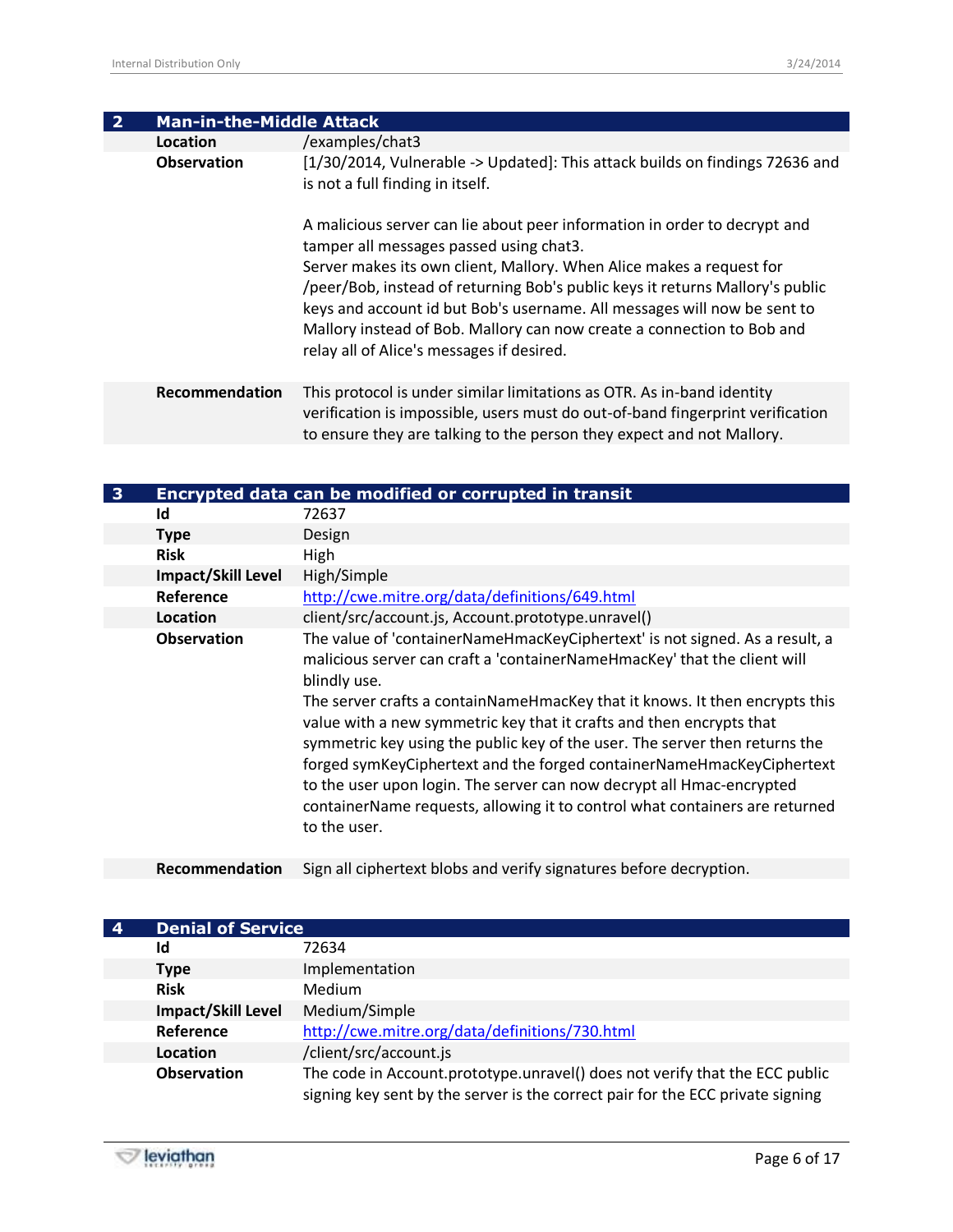| 4 | <b>Denial of Service</b> |                                                                                                                                                                                                                                                                                                                                                                                                                                                                                                                                                                |
|---|--------------------------|----------------------------------------------------------------------------------------------------------------------------------------------------------------------------------------------------------------------------------------------------------------------------------------------------------------------------------------------------------------------------------------------------------------------------------------------------------------------------------------------------------------------------------------------------------------|
|   |                          | key that it decrypts. A malicious server can trick a client into using an<br>incorrect public key, causing havoc with incorrectly-signed messages down<br>the road.<br>Client creates an account.<br>$\mathbf{1}$ .<br>2. Client logs into diary and creates a diary entry.<br>3. Client logs out.<br>4. Client logs back into diary, server sends an incorrect but valid<br>signKeyPub point vector.<br>5. Client views diary but diary entry fails to decrypt. Error in Javascript<br>console: "uncaught exception: CORRUPT: signature didn't check<br>out". |
|   | Recommendation           | In the unravel function derive the public key from the private key or at least<br>use the private key to verify that the public key is correct.                                                                                                                                                                                                                                                                                                                                                                                                                |

| 5 | <b>Denial of Service</b> |                                                                                                                                                                                                                                                                                                                                                                                                                                                                                                                                                                                                                                                                      |
|---|--------------------------|----------------------------------------------------------------------------------------------------------------------------------------------------------------------------------------------------------------------------------------------------------------------------------------------------------------------------------------------------------------------------------------------------------------------------------------------------------------------------------------------------------------------------------------------------------------------------------------------------------------------------------------------------------------------|
|   | Id                       | 72633                                                                                                                                                                                                                                                                                                                                                                                                                                                                                                                                                                                                                                                                |
|   | <b>Type</b>              | Implementation                                                                                                                                                                                                                                                                                                                                                                                                                                                                                                                                                                                                                                                       |
|   | <b>Risk</b>              | Medium                                                                                                                                                                                                                                                                                                                                                                                                                                                                                                                                                                                                                                                               |
|   | Impact/Skill Level       | Medium/Simple                                                                                                                                                                                                                                                                                                                                                                                                                                                                                                                                                                                                                                                        |
|   | Reference                | http://cwe.mitre.org/data/definitions/730.html                                                                                                                                                                                                                                                                                                                                                                                                                                                                                                                                                                                                                       |
|   | Location                 | /client/src/account.js                                                                                                                                                                                                                                                                                                                                                                                                                                                                                                                                                                                                                                               |
|   | <b>Observation</b>       | The code in Account.prototype.unravel() does not verify that the ECC public<br>key sent by the server is the correct pair for the ECC private key that it<br>decrypts. A malicious server can trick a client into using an incorrect public<br>key, causing havoc with incorrectly-signed messages down the road.<br>1. Client creates an account.<br>2. Client logs into diary and creates a diary entry.<br>Client logs out.<br>3.<br>4. Client logs back into diary, server sends an incorrect but valid<br>pubKey point vector.<br>Client views diary but diary entry fails to decrypt. Error in Javascript<br>5.<br>console: "Error: Cannot verify ciphertext". |
|   | Recommendation           | In the unravel function derive the public key from the private key or at least<br>use the private key to verify that the public key is correct.                                                                                                                                                                                                                                                                                                                                                                                                                                                                                                                      |

| -6 | <b>Denial of Service</b>  |                                                |
|----|---------------------------|------------------------------------------------|
|    | ld                        | 72632                                          |
|    | <b>Type</b>               | Design                                         |
|    | <b>Risk</b>               | Low                                            |
|    | <b>Impact/Skill Level</b> | Low/Simple                                     |
|    | Reference                 | http://cwe.mitre.org/data/definitions/730.html |
|    | Location                  | /peer/user                                     |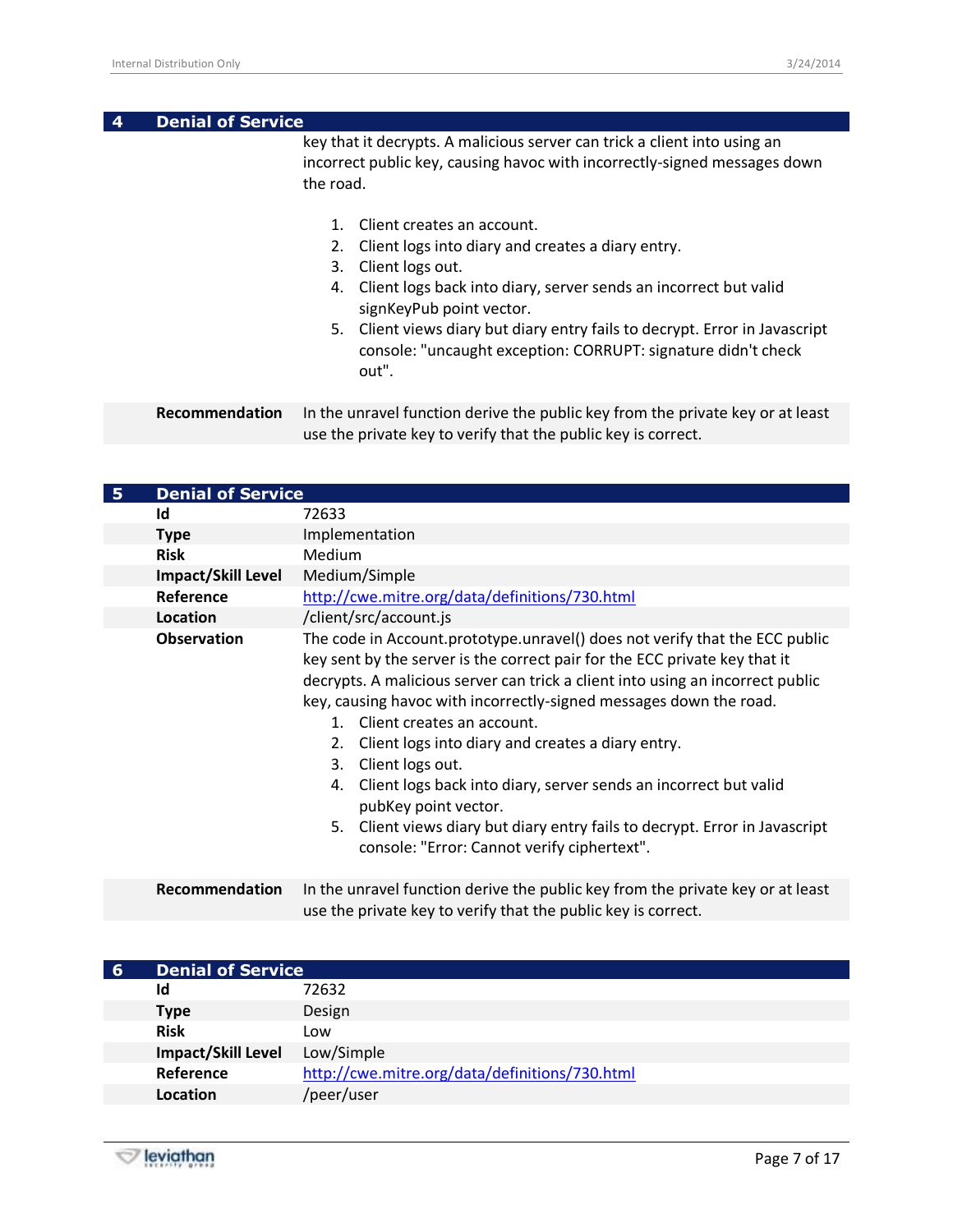| $6\overline{6}$ | <b>Denial of Service</b> |                                                                                                                                                                                                                                                                                                                                                                                                                                                                                                                                                                                                                                                                                                                                                                                    |
|-----------------|--------------------------|------------------------------------------------------------------------------------------------------------------------------------------------------------------------------------------------------------------------------------------------------------------------------------------------------------------------------------------------------------------------------------------------------------------------------------------------------------------------------------------------------------------------------------------------------------------------------------------------------------------------------------------------------------------------------------------------------------------------------------------------------------------------------------|
|                 | <b>Observation</b>       | The server can modify the response to a /peer/user request, and in doing so<br>prevent two users from ever communicating with each other.<br>Alice wants to chat with Bob so requests /peer/Bob.<br>The server modifies the response giving a different accountId, different<br>pubKey values, or both.<br>Alice receives this information and attempts to start a conversation with<br>Bob.<br>Message from Alice to Bob either go to the wrong accountid or are<br>encrypted to the wrong public key. As a result, Bob does not receive any<br>messages from Alice but Alice believes they are being received.<br>Further, if Bob tries to initiate communication with Alice, Alice does not see<br>the messages because they are not being sent to the container Alice expects. |
|                 | Recommendation           | The server is able to lie about the accountId and pubKey of a user when they<br>are requested by a client. Create a mechanism that makes server tampering<br>of this data obvious and report such tampering to the client.                                                                                                                                                                                                                                                                                                                                                                                                                                                                                                                                                         |

| <b>Unhandled Exceptions</b> |                                                                                                                                                                                                                                                                                                                                                                                                                                                                                             |
|-----------------------------|---------------------------------------------------------------------------------------------------------------------------------------------------------------------------------------------------------------------------------------------------------------------------------------------------------------------------------------------------------------------------------------------------------------------------------------------------------------------------------------------|
| Id                          | 72629                                                                                                                                                                                                                                                                                                                                                                                                                                                                                       |
| <b>Type</b>                 | Implementation                                                                                                                                                                                                                                                                                                                                                                                                                                                                              |
| <b>Risk</b>                 | Informational                                                                                                                                                                                                                                                                                                                                                                                                                                                                               |
| <b>Impact/Skill Level</b>   | Informational/Advanced                                                                                                                                                                                                                                                                                                                                                                                                                                                                      |
| Reference                   | http://cwe.mitre.org/data/definitions/209.html                                                                                                                                                                                                                                                                                                                                                                                                                                              |
| Location                    | client/src/account.js                                                                                                                                                                                                                                                                                                                                                                                                                                                                       |
| <b>Observation</b>          | In Account.prototype.unravel(), functions are not checked for exceptions<br>before being passed to other functions.<br>On line $71$ :<br>JSON.stringify() throws an exception when this.keypairCiphertext does not<br>contain valid JSON data<br>sjcl.decrypt() throws an exception when the result of JSON stringify() is not a<br>valid key objection<br>JSON.parse() throws an exception when sjcl.decrypt() doesn't return JSON<br>data<br>Subsequent lines suffer from similar issues. |
| Recommendation              | Handle the exceptions                                                                                                                                                                                                                                                                                                                                                                                                                                                                       |

#### <span id="page-7-0"></span>**Client-local attacks**

Crypton's Zero-Knowledge design lends itself well to privacy-focused application. As a result, we consider the case of a shared computer being used to access a Crypton application. In this scenario, we want to ensure that Crypton does not leave sensitive information on the shared computer that another user might be able to find. We also want to ensure that a client can't accidentally leak sensitive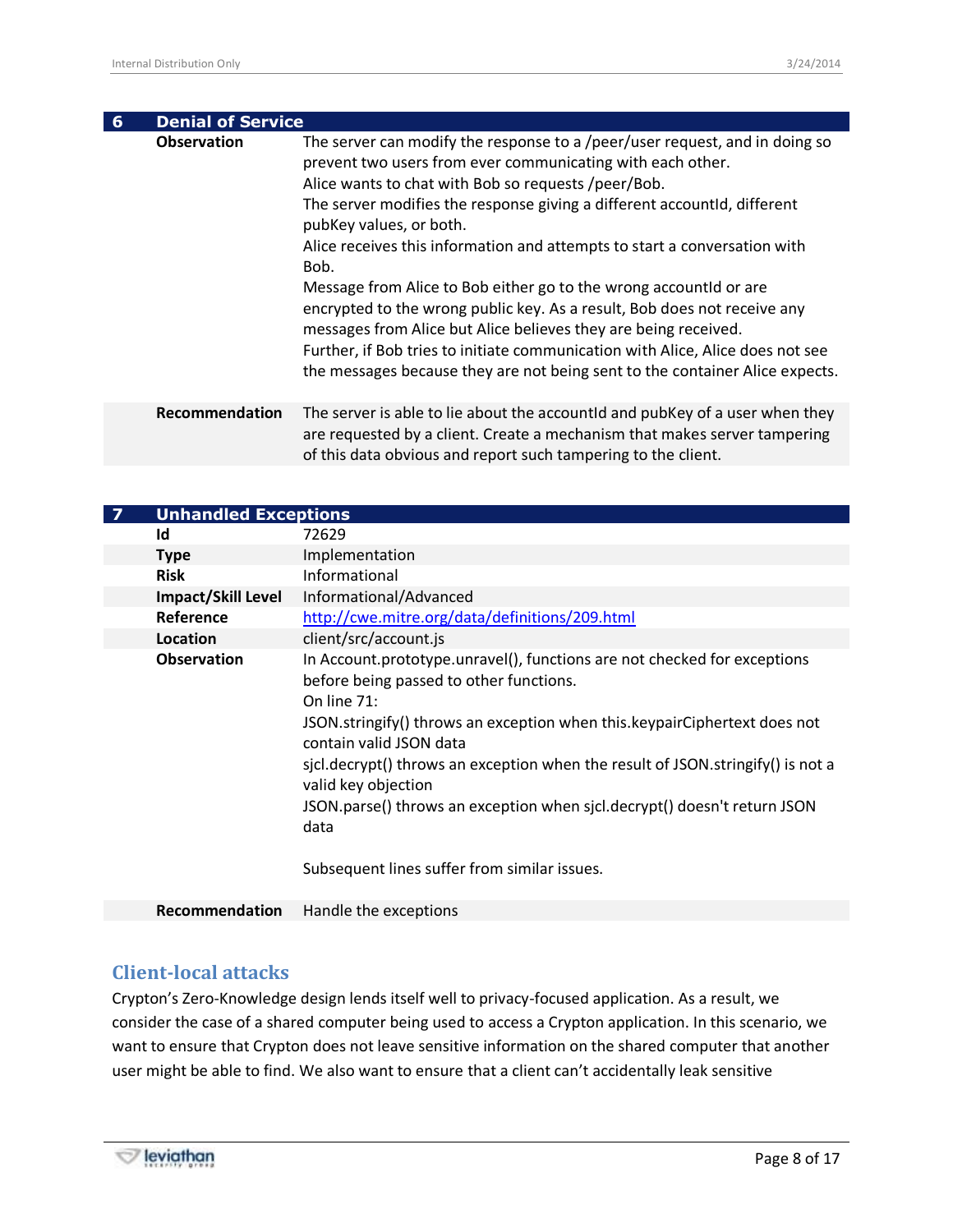information over the wire. While a few caching-related findings were found, no serious vulnerabilities impacting user privacy were found.

| $\boldsymbol{8}$ | <b>Cacheable HTTPS Response</b> |                                                                                                                                                                                                                                                                                                                                                                                                                                                                                                                                                                                                                                                                                                                 |
|------------------|---------------------------------|-----------------------------------------------------------------------------------------------------------------------------------------------------------------------------------------------------------------------------------------------------------------------------------------------------------------------------------------------------------------------------------------------------------------------------------------------------------------------------------------------------------------------------------------------------------------------------------------------------------------------------------------------------------------------------------------------------------------|
|                  | Id                              | 72630                                                                                                                                                                                                                                                                                                                                                                                                                                                                                                                                                                                                                                                                                                           |
|                  | <b>Type</b>                     | Configuration                                                                                                                                                                                                                                                                                                                                                                                                                                                                                                                                                                                                                                                                                                   |
|                  | <b>Risk</b>                     | Low                                                                                                                                                                                                                                                                                                                                                                                                                                                                                                                                                                                                                                                                                                             |
|                  | <b>Impact/Skill Level</b>       | Low/Simple                                                                                                                                                                                                                                                                                                                                                                                                                                                                                                                                                                                                                                                                                                      |
|                  | Reference                       | http://cwe.mitre.org/data/definitions/525.html                                                                                                                                                                                                                                                                                                                                                                                                                                                                                                                                                                                                                                                                  |
|                  | <b>Location</b>                 | Various                                                                                                                                                                                                                                                                                                                                                                                                                                                                                                                                                                                                                                                                                                         |
|                  | <b>Observation</b>              | Unless directed otherwise, browsers may store a local cached copy of<br>content received from web servers. Some browsers cache content accessed<br>via HTTPS. If sensitive information in application responses is stored in the<br>local cache, then this may be retrieved by other users who have access to<br>the same computer at a future time.<br>Various paths return cacheable responses, some of which contain sensitive<br>data.<br>Example:<br>/inbox/## - This cached response contains the two participants of a given<br>message ID.<br>/peer/XXXX - This cached response contains the username and ID of an<br>intended communication participant, as well as the username of the local<br>user. |
|                  | <b>Recommendation</b>           | The application should return caching directives instructing browsers not to<br>store local copies of any sensitive data. Often, this can be achieved by<br>configuring the web server to prevent caching for relevant paths within the<br>web root. Alternatively, most web development platforms allow you to<br>control the server's caching directives from within individual scripts. Ideally,<br>the web server should return the following HTTP headers in all responses<br>containing sensitive content:<br>Cache-control: no-store<br>Pragma: no-cache                                                                                                                                                 |

| 9 | Password field with autocomplete enabled |                                                                                                                                                                                                                                                                                                                   |
|---|------------------------------------------|-------------------------------------------------------------------------------------------------------------------------------------------------------------------------------------------------------------------------------------------------------------------------------------------------------------------|
|   | Id                                       | 72631                                                                                                                                                                                                                                                                                                             |
|   | <b>Type</b>                              | Implementation                                                                                                                                                                                                                                                                                                    |
|   | <b>Risk</b>                              | Low                                                                                                                                                                                                                                                                                                               |
|   | <b>Impact/Skill Level</b>                | Low/Simple                                                                                                                                                                                                                                                                                                        |
|   | Reference                                | https://www.owasp.org/index.php/Testing for Vulnerable Remember Pas                                                                                                                                                                                                                                               |
|   |                                          | sword and Pwd Reset (OWASP-AT-006)                                                                                                                                                                                                                                                                                |
|   | Location                                 | /examples/chat3                                                                                                                                                                                                                                                                                                   |
|   | <b>Observation</b>                       | Most browsers have a facility to remember user credentials that are entered<br>into HTML forms. This function can be configured by the user and also by<br>applications which employ user credentials. If the function is enabled, then<br>credentials entered by the user are stored on their local computer and |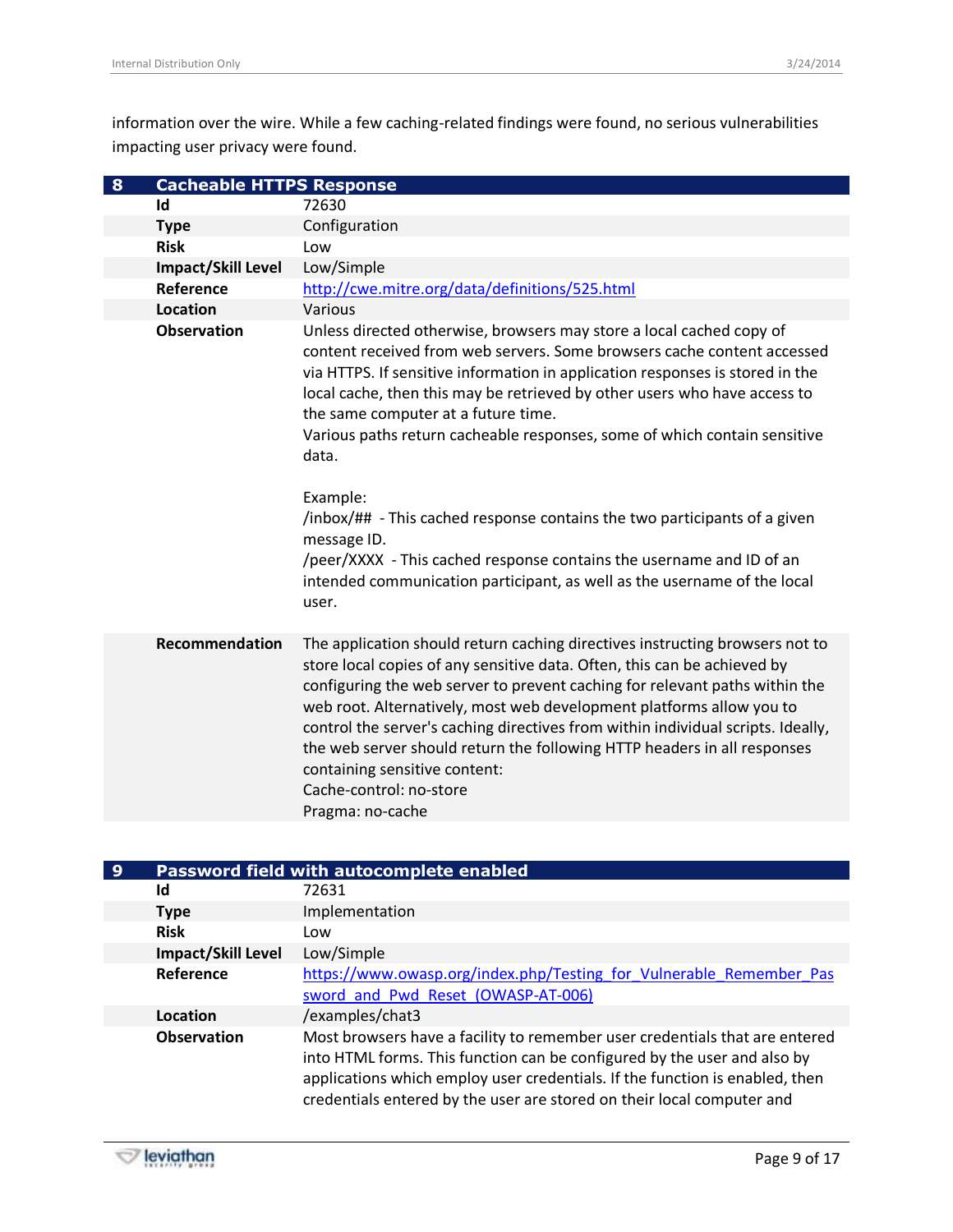| 9. | <b>Password field with autocomplete enabled</b> |
|----|-------------------------------------------------|
|    |                                                 |

retrieved by the browser on future visits to the same application.

The stored credentials can be captured by an attacker who gains access to the computer, either locally or through some remote compromise. Further, methods have existed whereby a malicious web site can retrieve the stored credentials for other applications by exploiting browser vulnerabilities or through application-level cross-domain attacks.

Considering the user's passphrase is the only item required to decrypt a user's account details, it should be protected wherever possible. Any forms requesting this information should not allow the browser to save it plaintext.

**Recommendation** To prevent browsers from storing credentials entered into HTML forms, you should include the attribute autocomplete="off" within the FORM tag (to protect all form fields) or within the relevant INPUT tags (to protect specific individual fields).

| <b>10</b> | <b>Use of Insufficiently Random Values</b> |                                                                                                                                                                                                                                    |
|-----------|--------------------------------------------|------------------------------------------------------------------------------------------------------------------------------------------------------------------------------------------------------------------------------------|
|           | Id                                         | 72647                                                                                                                                                                                                                              |
|           | <b>Type</b>                                | Implementation                                                                                                                                                                                                                     |
|           | <b>Risk</b>                                | Low                                                                                                                                                                                                                                |
|           | <b>Impact/Skill Level</b>                  | High/Advanced                                                                                                                                                                                                                      |
|           | Reference                                  | http://cwe.mitre.org/data/definitions/330.html                                                                                                                                                                                     |
|           | Location                                   | /client/src/vendor/sicl.js                                                                                                                                                                                                         |
|           | <b>Observation</b>                         | The SJCL function addEntropy() is never called. Due to Javascript's poor track<br>record with random number generation, it might be the case that SJCL is not<br>producing sufficiently random numbers to provide strong security. |
|           | Recommendation                             | Gather entropy data from user input, then use SJCL's addEntropy function to<br>add this data to SJCL's entropy pool.                                                                                                               |

| <b>Path Traversal</b>     |                                                                                                                                                                                                                                                                                                                                                                                                                                                                                                                                                                                                                                              |
|---------------------------|----------------------------------------------------------------------------------------------------------------------------------------------------------------------------------------------------------------------------------------------------------------------------------------------------------------------------------------------------------------------------------------------------------------------------------------------------------------------------------------------------------------------------------------------------------------------------------------------------------------------------------------------|
| Id                        | 72639                                                                                                                                                                                                                                                                                                                                                                                                                                                                                                                                                                                                                                        |
| <b>Type</b>               | Implementation                                                                                                                                                                                                                                                                                                                                                                                                                                                                                                                                                                                                                               |
| <b>Risk</b>               | Informational                                                                                                                                                                                                                                                                                                                                                                                                                                                                                                                                                                                                                                |
| <b>Impact/Skill Level</b> | Informational/Simple                                                                                                                                                                                                                                                                                                                                                                                                                                                                                                                                                                                                                         |
| Reference                 | http://cwe.mitre.org/data/definitions/22.html                                                                                                                                                                                                                                                                                                                                                                                                                                                                                                                                                                                                |
| Location                  | account login & peer requests                                                                                                                                                                                                                                                                                                                                                                                                                                                                                                                                                                                                                |
| <b>Observation</b>        | The software uses external input to construct a pathname that should be<br>within a restricted directory, but it does not properly sanitize special<br>elements that can resolve to a location that is outside of that directory.<br>For account creation, usernames are permitted to contain '/', however when<br>login is attempted the / is interpreted within the URL causing the server to<br>reject the request. Thus, accounts can be created and a user can never log<br>into them. Further, if a username is prefixed with '/' the code will send<br>POST requests to other paths on the domain; so far the only effect is to login |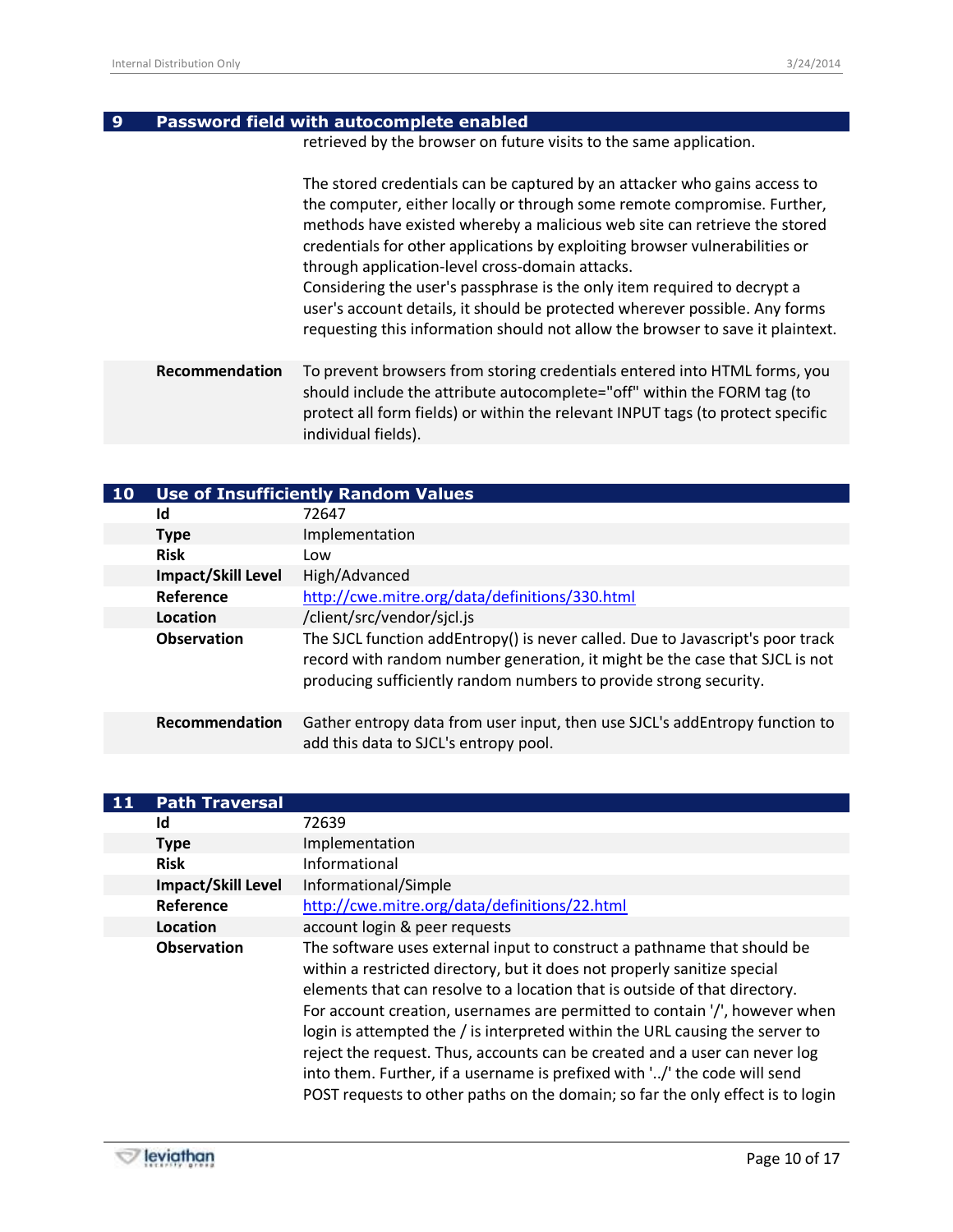| 11 | <b>Path Traversal</b> |                                                                                                                                                                                                                                                                                                                                                                                                     |
|----|-----------------------|-----------------------------------------------------------------------------------------------------------------------------------------------------------------------------------------------------------------------------------------------------------------------------------------------------------------------------------------------------------------------------------------------------|
|    |                       | as '/peer' and have the peer error message display on the login screen.                                                                                                                                                                                                                                                                                                                             |
|    |                       | For peer communication, '/' is considered valid by the form but the server<br>rejects the request. This can be used for path traversal, as a username that<br>starts with '/' will send GET requests to other paths on the domain.                                                                                                                                                                  |
|    | Recommendation        | Do not use user-supplied data when constructing file names or paths. Either<br>create unique filenames programmatically or create an enumeration of pre-<br>determined allowed filenames for use. As a last resort, encode or otherwise<br>sanitize user-supplied filenames to ensure that they do not include<br>characters which have special meaning in this context, such as '.', '\', and '/'. |
|    |                       |                                                                                                                                                                                                                                                                                                                                                                                                     |

### <span id="page-10-0"></span>**Client-to-Server Attacks**

As with all client-server applications, attacks against the server are a serious concern. We investigated this attack surface by modifying valid client requests to the server and evaluated the results. As a result of proper use of query parameterization, no SQL injection vulnerabilities were found. Other common server-side attacks such as command injection were also not found, again due to proper handling of data around sensitive functionality such as command execution.

| 12 | Path information contained in JSON decoding error messages |                                                                                                                                                                                                                                                                                                                                                      |  |
|----|------------------------------------------------------------|------------------------------------------------------------------------------------------------------------------------------------------------------------------------------------------------------------------------------------------------------------------------------------------------------------------------------------------------------|--|
|    | Id                                                         | 72638                                                                                                                                                                                                                                                                                                                                                |  |
|    | <b>Type</b>                                                | Configuration                                                                                                                                                                                                                                                                                                                                        |  |
|    | <b>Risk</b>                                                | Low                                                                                                                                                                                                                                                                                                                                                  |  |
|    | Impact/Skill Level                                         | Low/Simple                                                                                                                                                                                                                                                                                                                                           |  |
|    | Reference                                                  | http://cwe.mitre.org/data/definitions/209.html                                                                                                                                                                                                                                                                                                       |  |
|    | Location                                                   | JSON middleware                                                                                                                                                                                                                                                                                                                                      |  |
|    | <b>Observation</b>                                         | The software generates an error message that includes sensitive information<br>about its environment, users, or associated data. When an invalid JSON<br>string is sent to the server it fails to decode it and produces a stack trace that<br>includes server-side paths.<br>SyntaxError: Unexpected end of input<br>at Object.parse (native)<br>at |  |
|    |                                                            | /home/ubuntu/crypton/server/node_modules/express/node_modules/conn<br>ect/lib/middleware/json.js:75:25<br>at IncomingMessage.onEnd<br>(/home/ubuntu/crypton/server/node_modules/express/node_modules/con                                                                                                                                             |  |
|    |                                                            | nect/node_modules/raw-body/index.js:109:7)<br>at IncomingMessage.g (events.js:175:14)<br>at IncomingMessage.EventEmitter.emit (events.js:92:17)<br>at_stream_readable.js:920:16<br>at process._tickCallback (node.js:415:13)                                                                                                                         |  |
|    | Recommendation                                             | Use a standard exception handling mechanism to be sure that your<br>application properly handles all types of processing errors. All error                                                                                                                                                                                                           |  |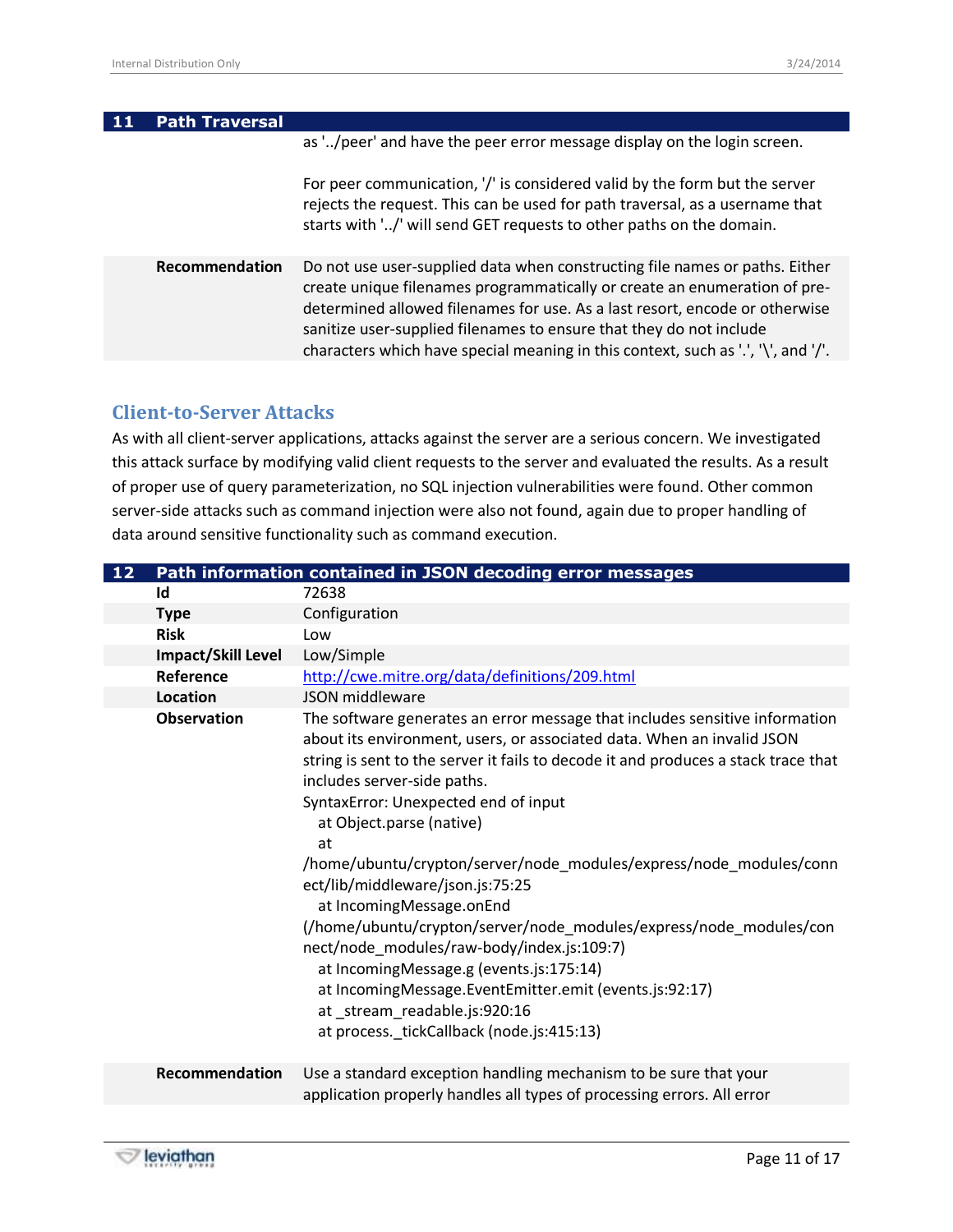#### **12 Path information contained in JSON decoding error messages**

messages sent to the user should contain as little detail as necessary to explain what happened.

#### <span id="page-11-0"></span>**Client-to-Client Attacks**

As one of the test applications for this evaluation was a two-party chat program, we explored the possibility of clients sending malicious payloads to each other. This included things like cross-site scripting and other client-side code injection attacks. Our evaluation found no obvious mechanisms to support malicious chat clients from attacking other chat clients. This is in largely due to proper input and output handling of user-supplied data such as chat messages.

#### <span id="page-11-1"></span>**SRP**

As part of this evaluation, we reviewed the Secure Remote Password (SRP) protocol. While Crypton's implementation follows the SRP specification as defined in RFC 2945, the specification was written in 2000 and has not been updated to reflect modern password cracking methodology. As a result, the below findings are improvements that Crypton can make to the SRP protocol to harden the protocol against today's password cracking landscape.

| 13 | <b>Password Cracking</b> |                                                                                                                                                                                                                                                                                                                                                                                                                                                                                                                                                                                                                                                                                                                                                                                                                                                                                                                                                                                                                    |
|----|--------------------------|--------------------------------------------------------------------------------------------------------------------------------------------------------------------------------------------------------------------------------------------------------------------------------------------------------------------------------------------------------------------------------------------------------------------------------------------------------------------------------------------------------------------------------------------------------------------------------------------------------------------------------------------------------------------------------------------------------------------------------------------------------------------------------------------------------------------------------------------------------------------------------------------------------------------------------------------------------------------------------------------------------------------|
|    | Id                       | 72645                                                                                                                                                                                                                                                                                                                                                                                                                                                                                                                                                                                                                                                                                                                                                                                                                                                                                                                                                                                                              |
|    | <b>Type</b>              | Design                                                                                                                                                                                                                                                                                                                                                                                                                                                                                                                                                                                                                                                                                                                                                                                                                                                                                                                                                                                                             |
|    | <b>Risk</b>              | High                                                                                                                                                                                                                                                                                                                                                                                                                                                                                                                                                                                                                                                                                                                                                                                                                                                                                                                                                                                                               |
|    | Impact/Skill Level       | Critical/Moderate                                                                                                                                                                                                                                                                                                                                                                                                                                                                                                                                                                                                                                                                                                                                                                                                                                                                                                                                                                                                  |
|    | Reference                | n/a                                                                                                                                                                                                                                                                                                                                                                                                                                                                                                                                                                                                                                                                                                                                                                                                                                                                                                                                                                                                                |
|    | Location                 | n/a                                                                                                                                                                                                                                                                                                                                                                                                                                                                                                                                                                                                                                                                                                                                                                                                                                                                                                                                                                                                                |
|    | <b>Observation</b>       | SRP does not attempt to prevent dictionary attacks against V, the SRP<br>verifier. V is defined as:<br>x = HASH(salt     HASH(username     ":"     password))<br>$v = g^x \times m$ od N<br>An attacker with access to the verifier, the salt, and the username is able to<br>make an off-line password guess with two SHA256 calculations followed by a<br>2048-bit modular exponentiation.<br>A malicious server could crack the passwords of its users and then decrypt all<br>the account information permitting it to read and modify all encrypted<br>records.<br>A dedicated attacker that knows only the username can precompute<br>$z = HASH(usename    ":"    guess)$<br>for all password guesses. When the attacker eventually gains access to the<br>database, they now only need to compute HASH(salt $  z $ and then the<br>modular exponentiation to guess a password. This precomputation would<br>significantly reduce the time necessary to find the passwords for the chosen<br>set of targets. |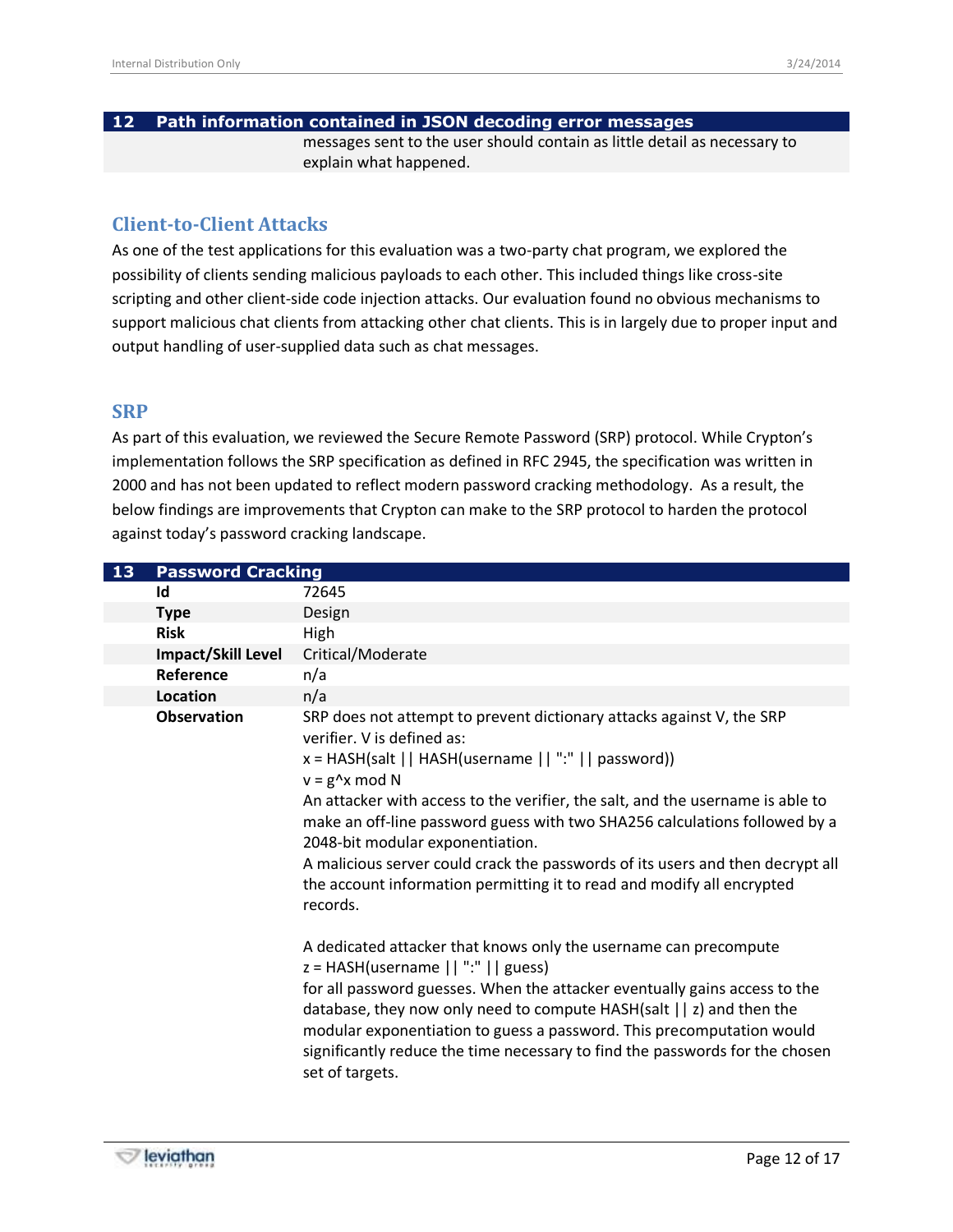| $\mathbf{13}$ | <b>Password Cracking</b> |                                                                             |
|---------------|--------------------------|-----------------------------------------------------------------------------|
|               | Recommendation           | Stored password-replacements should be protected by a hash function that    |
|               |                          | uses a work-factor such as bcrypt or scrypt. Consider replacing SHA256 with |
|               |                          | one of these functions to greatly improve the security of password storage. |
|               |                          | Consider including the salt to the inner-hash function to prevent the       |
|               |                          | aforementioned precomputation attack.                                       |

| 14 | <b>Improper Authentication</b> |                                                                                                                                                                                                                                                                                                                                                                                                                                                                                                                                                                                                                                                                                                                                                                      |
|----|--------------------------------|----------------------------------------------------------------------------------------------------------------------------------------------------------------------------------------------------------------------------------------------------------------------------------------------------------------------------------------------------------------------------------------------------------------------------------------------------------------------------------------------------------------------------------------------------------------------------------------------------------------------------------------------------------------------------------------------------------------------------------------------------------------------|
|    | Id                             | 72640                                                                                                                                                                                                                                                                                                                                                                                                                                                                                                                                                                                                                                                                                                                                                                |
|    | <b>Type</b>                    | Implementation                                                                                                                                                                                                                                                                                                                                                                                                                                                                                                                                                                                                                                                                                                                                                       |
|    | <b>Risk</b>                    | Medium                                                                                                                                                                                                                                                                                                                                                                                                                                                                                                                                                                                                                                                                                                                                                               |
|    | Impact/Skill Level             | Medium/Simple                                                                                                                                                                                                                                                                                                                                                                                                                                                                                                                                                                                                                                                                                                                                                        |
|    | Reference                      | http://cwe.mitre.org/data/definitions/287.html                                                                                                                                                                                                                                                                                                                                                                                                                                                                                                                                                                                                                                                                                                                       |
|    | Location                       | /client/src/core.js                                                                                                                                                                                                                                                                                                                                                                                                                                                                                                                                                                                                                                                                                                                                                  |
|    | <b>Observation</b>             | From RFC 2945, page 5:<br>"If the server receives a correct response it issues its own proof to<br>the client. The client will compute the expected response using its<br>own K to verify the authenticity of the server. If the client<br>responded correctly the server MUST respond with its hash value."<br>Without this additional step, SRP only provides one-way authentication<br>instead of mutual authentication.<br>The server does not send its proof (M2) to the client, it merely responds with<br>"success=true" and then provides the account details. The client does not<br>check to ensure that the server computed the expected response. This may<br>allow for an adversary to trick the client, such as part of a man-in-the-middle<br>attack. |
|    | Recommendation                 | Have the server send "M2 = H(A   M   K)", and have the client verify it<br>matches before processing the account data from the server.                                                                                                                                                                                                                                                                                                                                                                                                                                                                                                                                                                                                                               |

| <b>Clear Text Secrets</b> |                                                                                                                                                                                                                                                                                                                                                      |
|---------------------------|------------------------------------------------------------------------------------------------------------------------------------------------------------------------------------------------------------------------------------------------------------------------------------------------------------------------------------------------------|
| Id                        | 72641                                                                                                                                                                                                                                                                                                                                                |
| <b>Type</b>               | Design                                                                                                                                                                                                                                                                                                                                               |
| <b>Risk</b>               | Medium                                                                                                                                                                                                                                                                                                                                               |
| <b>Impact/Skill Level</b> | Critical/Advanced                                                                                                                                                                                                                                                                                                                                    |
| Reference                 | http://cwe.mitre.org/data/definitions/311.html                                                                                                                                                                                                                                                                                                       |
| Location                  | /account                                                                                                                                                                                                                                                                                                                                             |
| <b>Observation</b>        | Upon registration, the client sends srpVerifier and srpSalt to the server. The<br>server blindly stores these values as long as the requested username doesn't<br>already exist.                                                                                                                                                                     |
|                           | An adversary who is able to passively sniff traffic between client and server<br>can record the srpVerifier value. With this value, the adversary can begin an<br>offline password cracking attack against the user's password per finding<br>72645. Further, an adversary with this value can impersonate the server in<br>future SRP interactions. |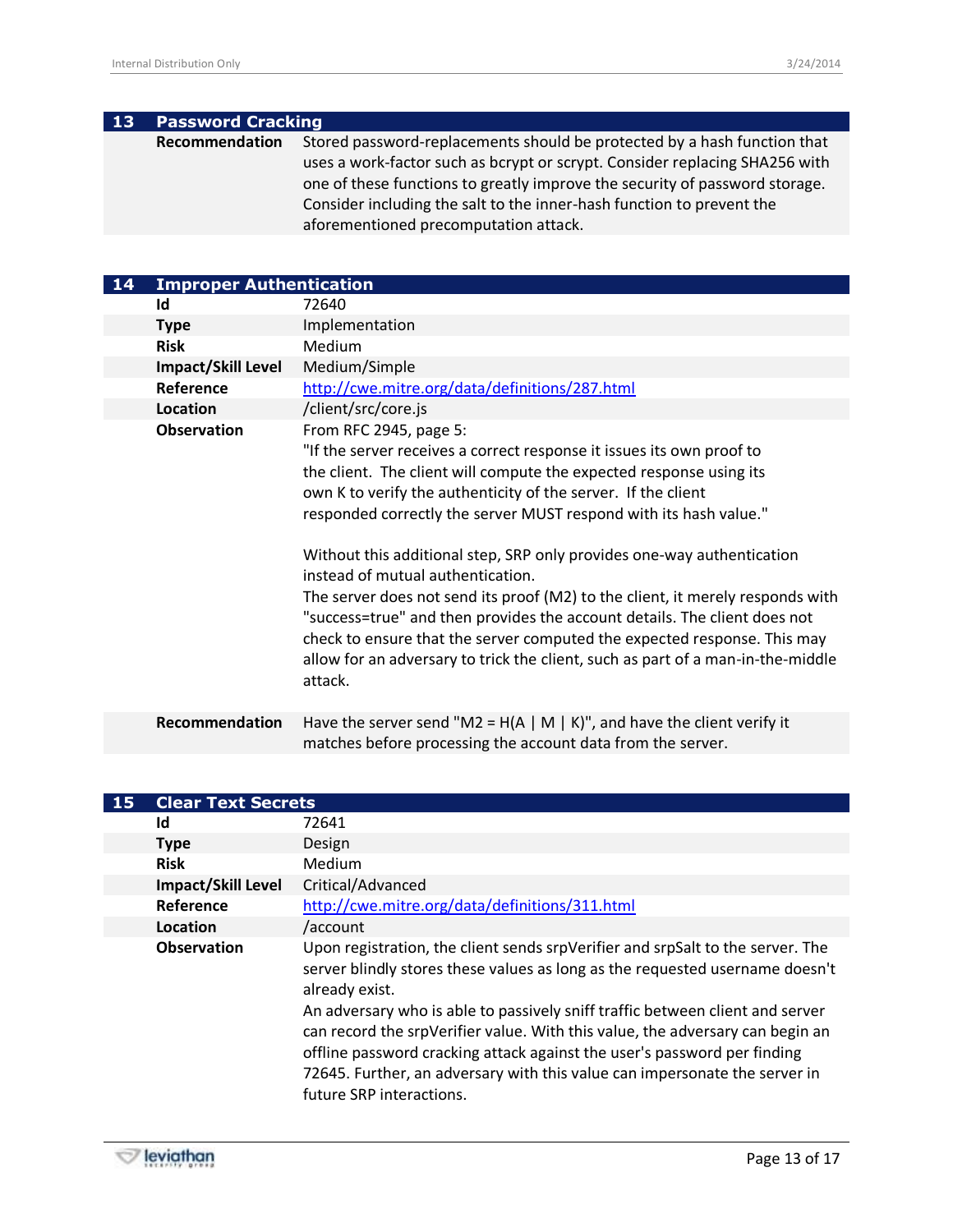#### **15 Clear Text Secrets**

An adversary who is able to actively intercept traffic between client and server can alter the srpVerifier value before it's recorded by the server. This would allow that adversary to conduct a man-in-the-middle attack.

**Recommendation** Ensure the channel between client and server cannot be sniffed, such as by using certificate pinning. Another option is for the server to distribute its public key with the client code distribution and have the client encrypt the srpVerifier with the public key before sending it to the server.

| <b>16</b> | <b>Clear Text Secrets</b> |                                                                                                                                                                                                                                                                                                                                                                                                                                                                                 |
|-----------|---------------------------|---------------------------------------------------------------------------------------------------------------------------------------------------------------------------------------------------------------------------------------------------------------------------------------------------------------------------------------------------------------------------------------------------------------------------------------------------------------------------------|
|           | Id                        | 72642                                                                                                                                                                                                                                                                                                                                                                                                                                                                           |
|           | <b>Type</b>               | Design                                                                                                                                                                                                                                                                                                                                                                                                                                                                          |
|           | <b>Risk</b>               | Low                                                                                                                                                                                                                                                                                                                                                                                                                                                                             |
|           | <b>Impact/Skill Level</b> | High/Advanced                                                                                                                                                                                                                                                                                                                                                                                                                                                                   |
|           | Reference                 | http://cwe.mitre.org/data/definitions/311.html                                                                                                                                                                                                                                                                                                                                                                                                                                  |
|           | Location                  | /account/ <user>/answer</user>                                                                                                                                                                                                                                                                                                                                                                                                                                                  |
|           | <b>Observation</b>        | Upon successful login, the server sends srpVerifier and srpSalt to the client.<br>The client doesn't seem to use these values.<br>An adversary able to passively sniff traffic between client and server can<br>record the srpVerifier value. With this value, the adversary can begin an<br>offline password cracking attack against the user's password per finding<br>72645. Further, an adversary with this value can impersonate the server in<br>future SRP interactions. |
|           | Recommendation            | Do not send the srpVerifier in cleartext. As this value is not used by the<br>client, it should not be sent upon login.                                                                                                                                                                                                                                                                                                                                                         |

| <b>18</b> | <b>Unhandled Exception</b> |                                                                                                                                                                                                                                                                                                                    |
|-----------|----------------------------|--------------------------------------------------------------------------------------------------------------------------------------------------------------------------------------------------------------------------------------------------------------------------------------------------------------------|
|           | Id                         | 72644                                                                                                                                                                                                                                                                                                              |
|           | <b>Type</b>                | Implementation                                                                                                                                                                                                                                                                                                     |
|           | <b>Risk</b>                | Informational                                                                                                                                                                                                                                                                                                      |
|           | <b>Impact/Skill Level</b>  | Informational/Advanced                                                                                                                                                                                                                                                                                             |
|           | Reference                  | http://cwe.mitre.org/data/definitions/209.html                                                                                                                                                                                                                                                                     |
|           | Location                   | /client/src/vendor/srp-client.js                                                                                                                                                                                                                                                                                   |
|           | <b>Observation</b>         | From RFC 2945:<br>"The client MUST abort authentication if B % N is zero."<br>When the server sends a 512-byte string of 0's as the srpB value, the<br>calculateU function throws an exception. This exception is not caught,<br>resulting in a halt of the front-end service. No error is returned to the client. |
|           | Recommendation             | Handle the exception and return a useful message back to the user.                                                                                                                                                                                                                                                 |

#### **19 Unhandled Exception**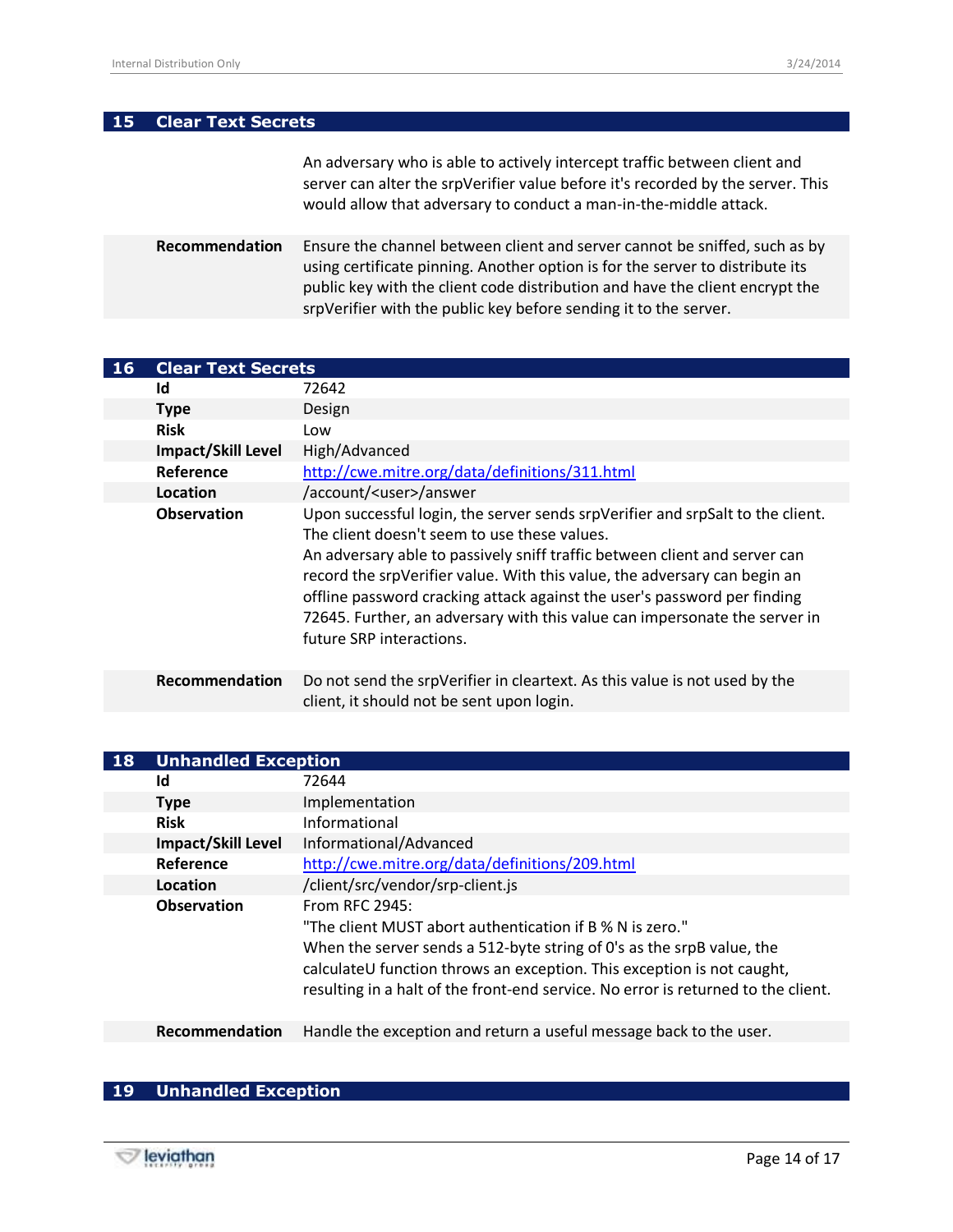| 19 | <b>Unhandled Exception</b> |                                                                                                                                                                                                                                                                                                                                          |  |  |
|----|----------------------------|------------------------------------------------------------------------------------------------------------------------------------------------------------------------------------------------------------------------------------------------------------------------------------------------------------------------------------------|--|--|
|    | Id                         | 72643                                                                                                                                                                                                                                                                                                                                    |  |  |
|    | <b>Type</b>                | Implementation                                                                                                                                                                                                                                                                                                                           |  |  |
|    | <b>Risk</b>                | Informational                                                                                                                                                                                                                                                                                                                            |  |  |
|    | Impact/Skill Level         | Informational/Advanced                                                                                                                                                                                                                                                                                                                   |  |  |
|    | Reference                  | http://cwe.mitre.org/data/definitions/209.html                                                                                                                                                                                                                                                                                           |  |  |
|    | Location                   | /server/node modules/srp/lib/srp.js                                                                                                                                                                                                                                                                                                      |  |  |
|    | <b>Observation</b>         | From RFC 2945:<br>"The host MUST abort the authentication attempt if A % N is zero."<br>When the client sends a 512-byte string of 0's as the srpA value the<br>server getS function throws an exception. This exception is not caught<br>resulting in a crash of the back-end service. Nginx then returns a 502 error to<br>the client. |  |  |
|    | <b>Recommendation</b>      | Handle the exception and return a useful message back to the user.                                                                                                                                                                                                                                                                       |  |  |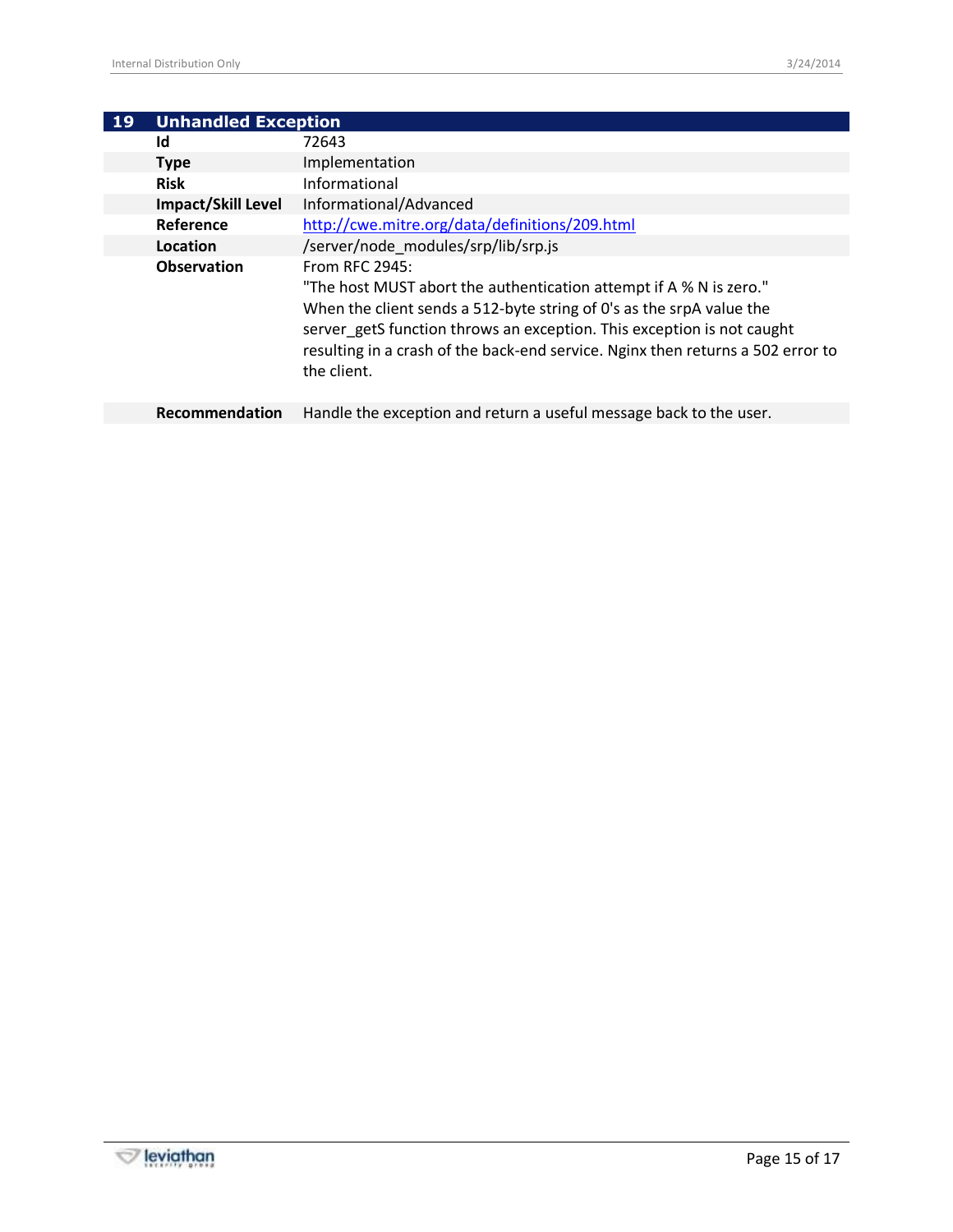## <span id="page-15-0"></span>**Appendix A: Vulnerability Classification**

| Impact                        | The impact of the vulnerability if exploited. This section has five<br>possible values:                                                                                              |
|-------------------------------|--------------------------------------------------------------------------------------------------------------------------------------------------------------------------------------|
|                               | Info - The vulnerability affects a future use case of the<br>technology. There is no immediate threat but will be should the<br>system be configured in an anticipated manner.       |
|                               | Low - Provides an attacker with the ability to gain additional<br>information that could be used to further attack systems or<br>clients. No direct access to the data or resources. |
|                               | Medium - Possible access to systems or servers. Possibility for<br>reputational damage or access to confidential data. No actual<br>access to data was obtained.                     |
|                               | High - Direct access to systems or servers. A high likelihood of<br>reputational damage or a direct impact to the data.                                                              |
|                               | Critical - A high impact vulnerability that could be exploited by a<br>worm.                                                                                                         |
| <b>Skill Level to Exploit</b> | The skill level required by an attacker to exploit the vulnerable<br>condition. This section has three possible values:                                                              |
|                               | Simple - Basic understanding of the technology is all that is<br>required. Tools and attack methodologies are easily obtainable<br>from the Internet.                                |
|                               | Moderate - Some moderate knowledge of the technology is<br>required. The attacker may need to entice the victim in order to<br>exploit the condition.                                |
|                               | Advanced - The attacker has a near complete understanding of<br>the technology and is well able to write her own exploits.<br>Additional interaction with a victim may be required.  |

When graphically viewed in the following table the risk associated with a discovered vulnerablitiy can be mitigated based on the potential of the vulnerability being exploited.